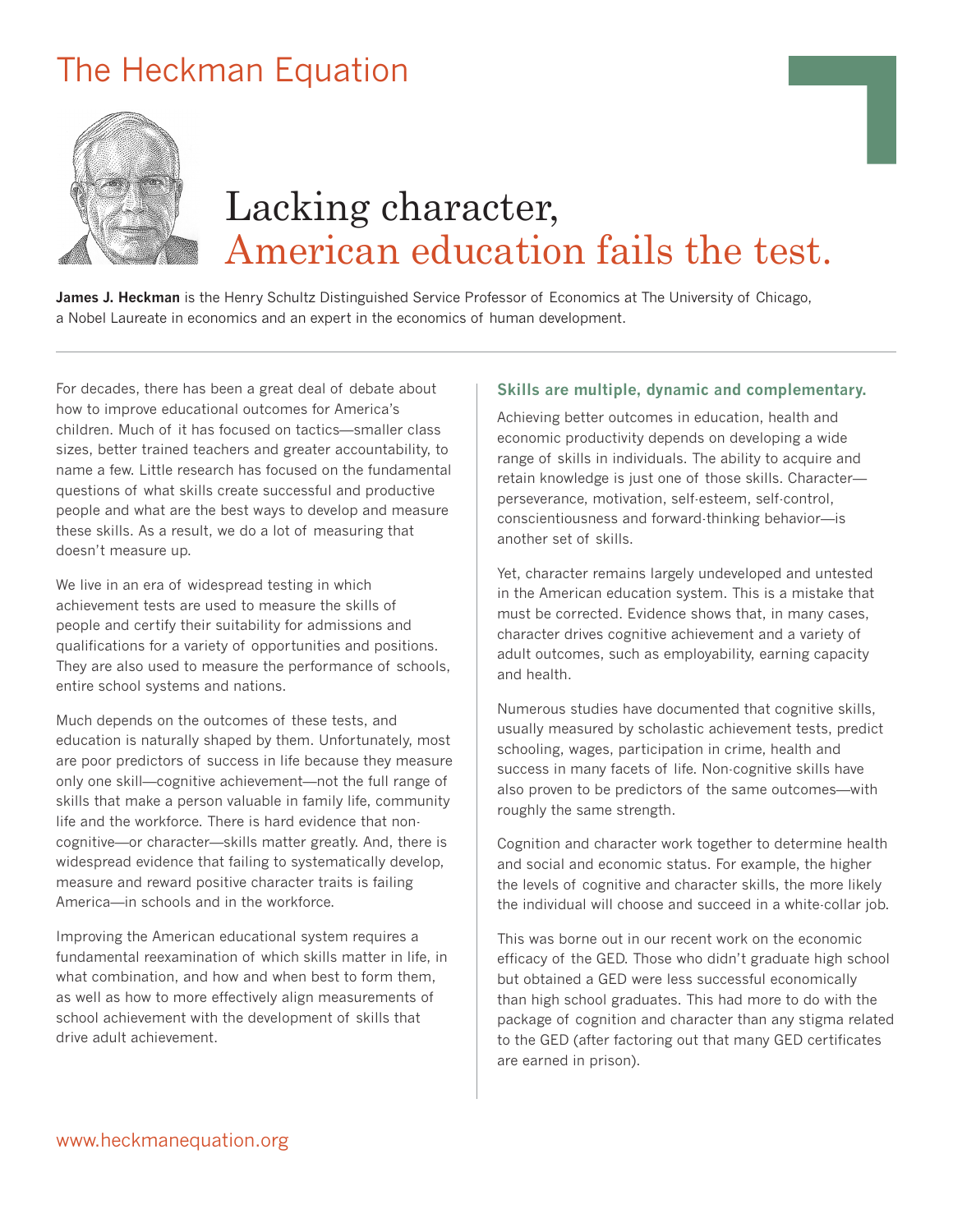Individuals who persist in graduating high school are more likely to have character traits that help them persist on the job. They show up, they control their impulses, they work toward a goal and they work well with others. Those with GEDs may be as smart or smarter, but they tend to be characters rather than people with character who have greater value and potential for employment.

Simply put, cognition and character drive educational success that ultimately results in economic success for individuals and society at large. The same psychological traits that predict occupational achievement are also strongly predictive of a variety of diverse behaviors, such as smoking, employment, teenage pregnancy, wages and many other aspects of economic and social life—all of which affect local, state and national economies.

#### **Character matters.**

In many cases, character skills acquired very early in life and strengthened throughout life are more important to a successful future than purely cognitive skills.

Our recent analysis of the British Cohort Study clearly demonstrates the effects of early childhood experiences and the cognitive-social skills package. The British Cohort Study is a survey of all babies born after the 24th week of gestation from Sunday, April 5 to Saturday, April 11, 1970 in England, Scotland, Wales and Northern Ireland. There have been seven follow-ups to trace all members of this birth cohort: in 1975, 1980, 1986, 1996, 2000, 2004 and 2008. We looked at information from the birth survey in 1970, measurements from the second sweep in 1980 and outcomes from the fifth sweep in 2000.

Birth information took "family endowments" into account parental resources that formed the foundation for early learning experiences. These include the mother's age and education, father's social class, and parity at birth. This was supplemented with family information at age 10 (the second sweep in 1980) that included gross family income, whether the child had lived with both parents since birth and the number of children in the family at age 10.

Measurements in the second sweep included scores on standard cognitive tests, such as math, English, language comprehension and word definition. Also included were measurements of character skills from tests on control, perseverance, cooperativeness, completeness, attentiveness and persistence. These were supplemented by basic physical measurements in height, weight, head circumference and the height of the child's parents.

The fifth sweep in 2000 surveyed adult outcomes, taking into account the length of schooling, labor market outcomes in employment and wages, healthy behavior and health status.

Our analysis found that far too much credit is given to cognitive skills when character skills and early life experiences often play pivotal roles in shaping economic and health outcomes.

The chart below shows a clear correlation between education, health, and those who display healthy behaviors. The length of each bar represents the difference in each outcome between high- and low-levels of education. More educated individuals are more likely to work full time, earn higher wages and exercise regularly. In addition, they are less likely to be obese, smoke daily, be in poor health and suffer from depression. The key issue is to understand how much of the difference between highand low-educated individuals is caused by education, and how much reflects early life factors (cognitive skills, character skills and early health) and family background characteristics. This is fundamental; if education has a causal effect, then increasing the educational level of the population would be an effective health policy. If, instead, more educated individuals are healthier because they developed better skills in childhood, then early intervention is a more effective strategy for reducing health disparities in adulthood.

## **Disparities by Education**

(Post-compulsory Education)



Source: Conti and Heckman (2010). Author's calculations using BCS70.

## www.heckmanequation.org